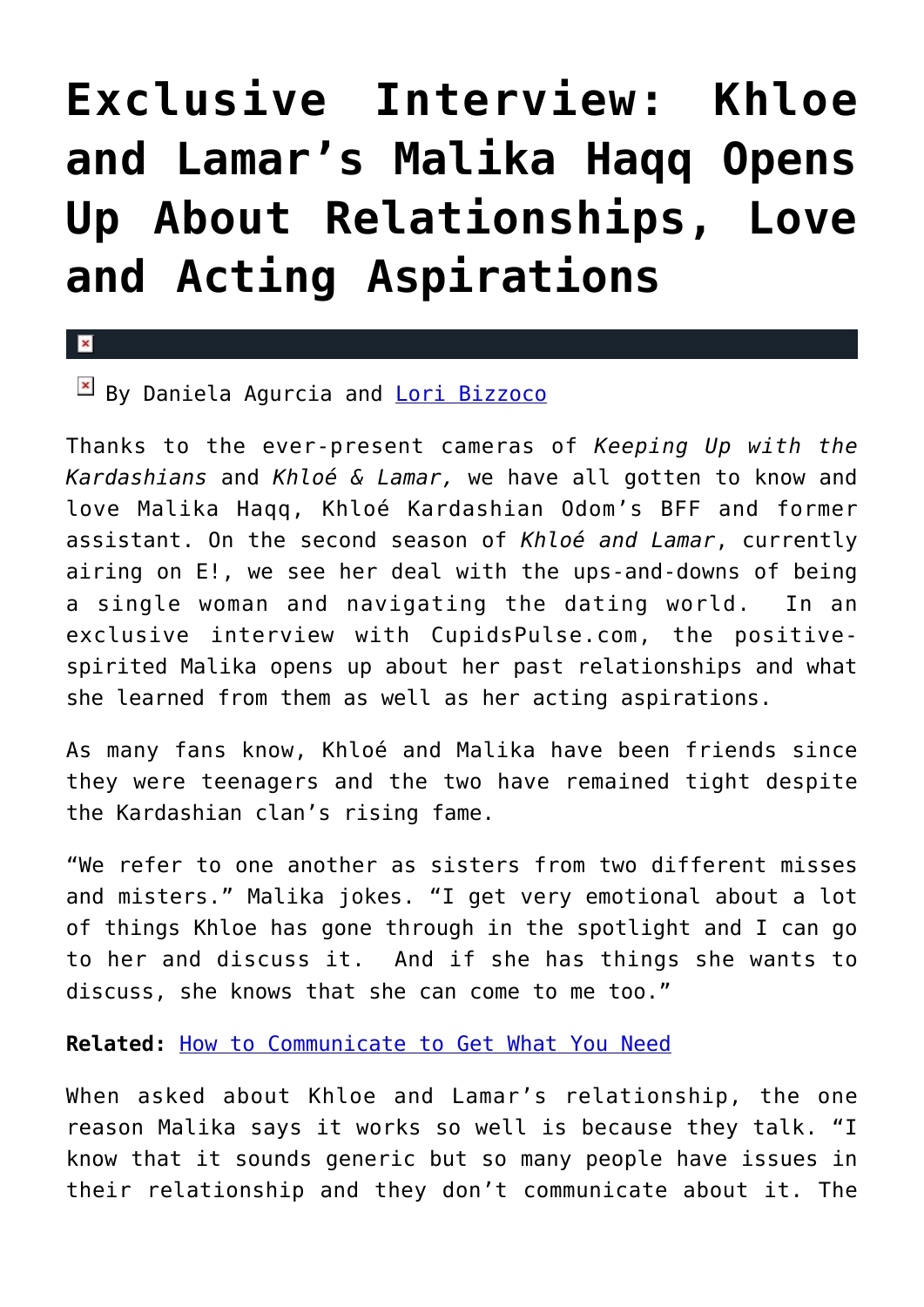thing about Khloe and Lamar is that they are honest and can turn to one another in just about every circumstance."

Khloe and Lamar's relationship isn't the only one fans got to witness this season*.* There was also a flirtatious display of on-camera chemistry between Malika and Khloé's younger brother, Rob Kardashian, although the two never became an "official" couple.

"Being friends as long as we are and growing up near each other, sometimes you tend to look at people at little bit different than how you once used to but ultimately our relationship never became of a serious nature because what was important to Robert and I was that we would always be friends and that we would always have a relationship," Malika said. "It was a moment in time and it hasn't changed our love for one another at all, in fact Robert is in a relationship now and he's very happy and I am happy for him."

When asked what lessons she could impart to other women who may be in a similar situation with a guy she said, "If you teeter on the line of not being in a committed relationship, then anything can happen. [Not making a full commitment] also might be a sign that some things just shouldn't happen."

**Related Link**: [How Decoding Your Love Map Can Heal a Broken](http://cupidspulse.com/decoding-love-map-heal-broken-heart-rachel-sussman/) [Heart](http://cupidspulse.com/decoding-love-map-heal-broken-heart-rachel-sussman/)

Malika gave us a glimpse of another relationship on this season's *Khloé & Lamar* as we watched her fall head-over-heels for Arizona Cardinals defensive back, Adrian Wilson. Once the couple got serious, she even moved to Arizona to be with him. "Most of our relationship was quite good," she shares.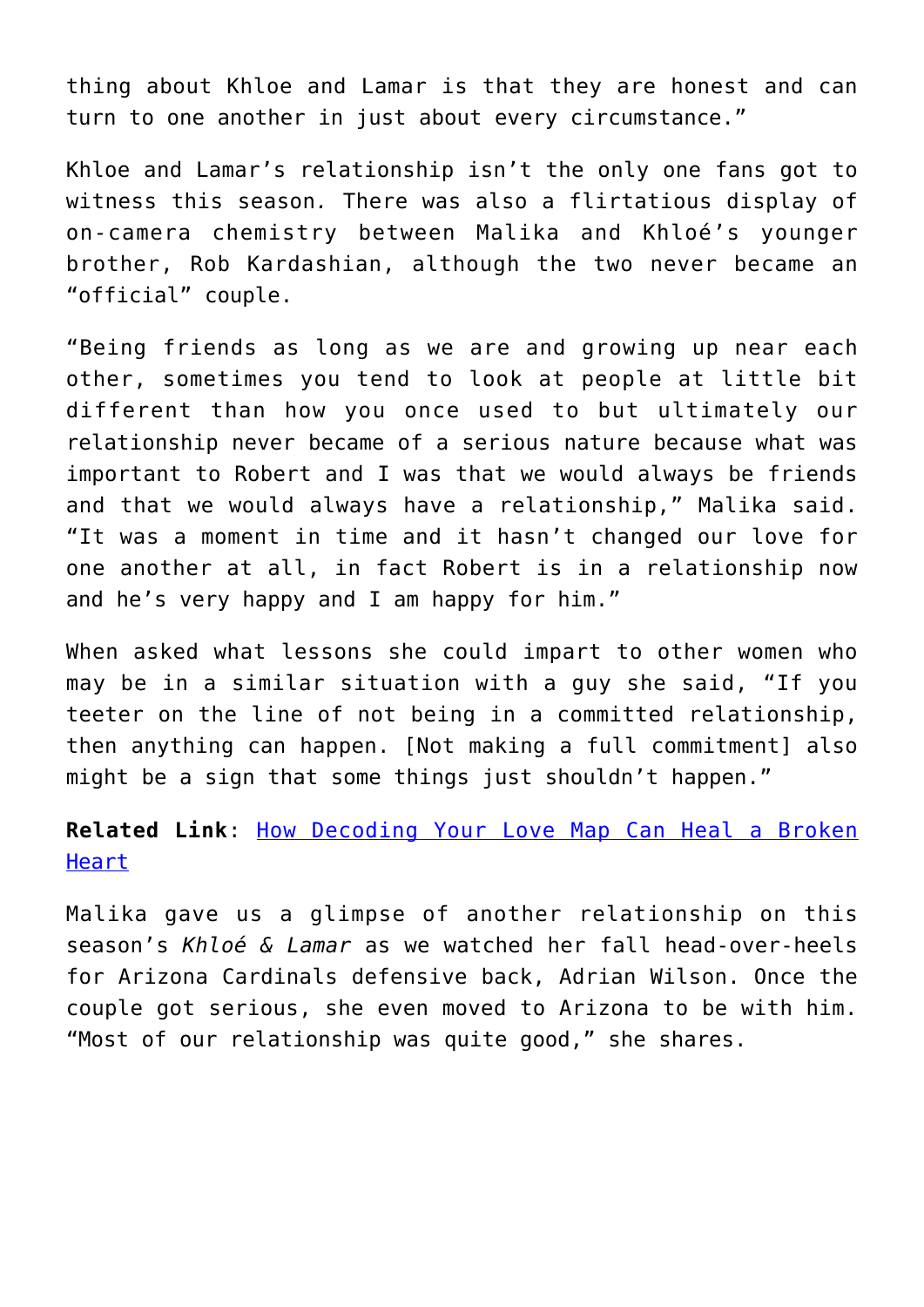

Unfortunately, Wilson was in the midst of a divorce — one that began *before* Malika developed a relationship with him — and eventually, the pressure became too much to bear. "It kind of broke us up," says Malika.

Malika walked away from the relationship with another lesson learned. She explains, "Sometimes it's just best to not put yourself in the middle of something [like Wilson's divorce]. Go out with someone who is completely free and clear, and then make the decision to date them or not."

Even though she has no regrets about her faulty relationship with Wilson, Malika has no plans to get involved with another recently separated or divorced man. "I won't be running down that dark street again," she clarifies.

Thinking back on her relationship history, Malika shares one more love lesson with us. She cautions, "We can't ignore our [romance] <u>rules</u> because of [what our heart wants]" - a mistake that many girls find themselves making.

**Related Link**: [5 Ways to Stop Sabotaging Your Relationships](http://cupidspulse.com/5-tips-advic-bad-habits-sabotage-relationships-dating-advice/)

Setting her love life aside, Malika shifts gears and talks about her recent focus: auditioning and producing projects for herself. Starring in the films *Sky High* and *ATL*, she also played the lead role in Omarion's music video for "Speedin'," posting a TwitPic with Omarion onset. She assures us that we'll be seeing more of her soon!